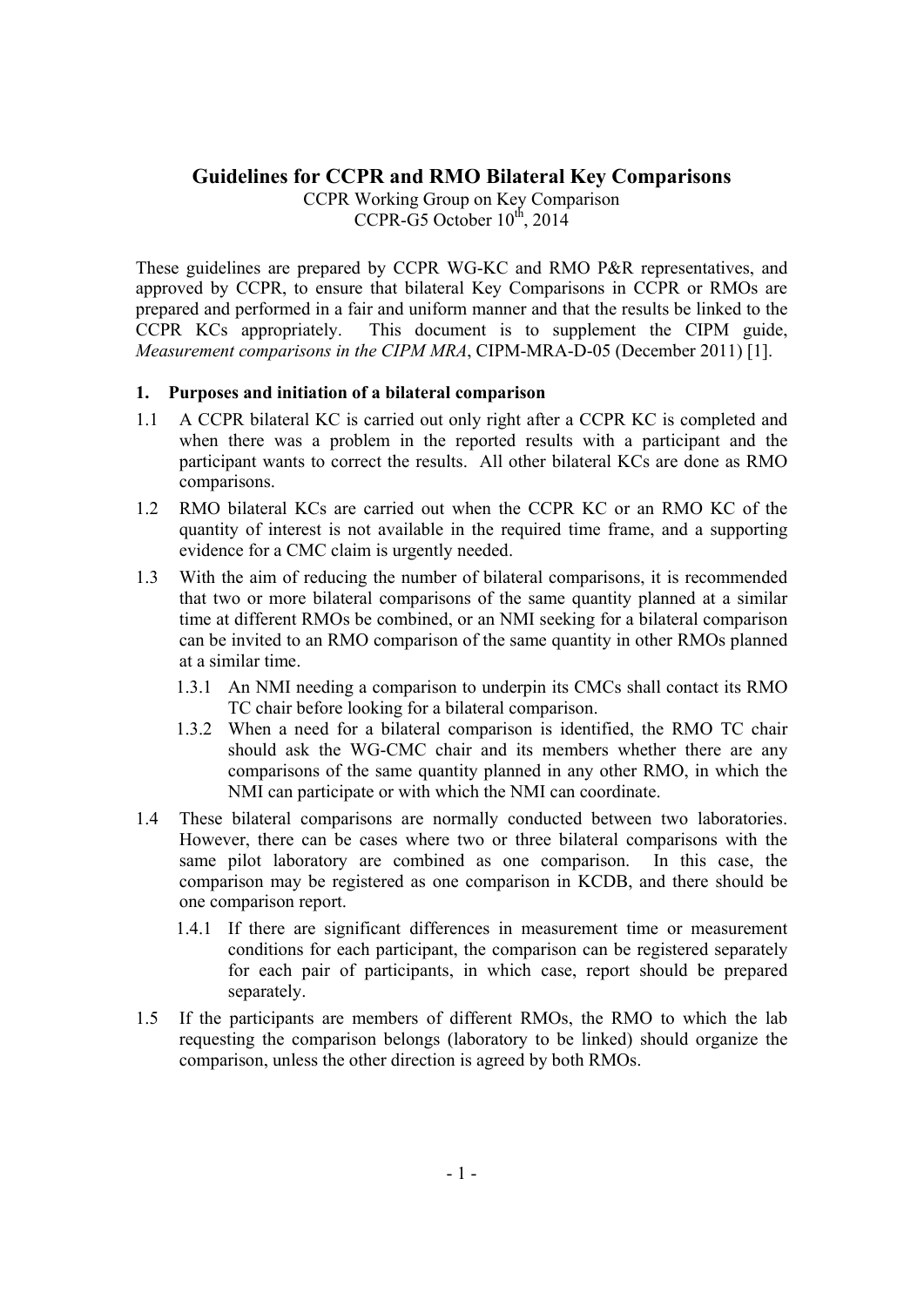### **2. Pilot laboratory and Link laboratory**

- 2.1 The pilot laboratory is responsible for developing the comparison protocol, preparing and distributing transfer standards (transfer standards may be prepared by the other lab), conducting measurements of all transfer standards, and preparing the comparison report.
- 2.2 A link laboratory in a bilateral CCPR KC is a participant of the bilateral KC and also is a participant of the previous CCPR KC and provides the link of results between the bilateral KC and CCPR KC.
- 2.3 A link laboratory in a bilateral RMO KC is a participant of the bilateral KC and also is a participant of the previous or current RMO or CCPR KC and provides the link of results between the bilateral KC and the RMO or CCPR KC.
- 2.4 The participant whose result is to be linked to the CCPR or RMO KC is called "non-link laboratory".
- 2.5 The link laboratory normally serves as the pilot laboratory, but it is possible for the non-link laboratory to serve as the pilot lab. In this situation the link laboratory will be responsible for pre-draft A, the non-link laboratory will act as pilot for comparison registration, preparation of Draft A and subsequent work.

## **3. Development of Technical Protocol**

3.1 Follow the CCPR *G6: Guidelines for RMO PR Key Comparisons*. The procedures for submitting the results to a third party lab (5.2, 5.3) should be included in the protocol.

## **4. Registration to KCDB and approval of the technical protocol**

- 4.1 In case of an RMO bilateral KC, upon completion of the technical protocol, the pilot lab sends it to the RMO PR TC Chair, who will submit the technical protocol to WG-KC Secretary (copy to WG-KC Chair) to request for approval.
- 4.2 After approval of the protocol, the RMO PR TC Chair sends the KCDB entry form and the protocol document to CCPR Executive Secretary. The RMO PR TC Chair should obtain confirmation of the receipt of the form by BIPM.
- 4.3 In case of a bilateral CCPR KC, the pilot laboratory sends the technical protocol to the WG-KC Secretary for approval and informs the KDCB manager.
- 4.4 Bilateral comparisons are registered in KCDB with an ID number ending with a dot and a serial number (e.g., EURAMET PR-K4.1). The number before the dot is identical with that of the main CCPR or RMO comparison.

## **5. Measurements**

- 5.1 Follow the CCPR *G6: Guidelines for RMO PR Key Comparisons* in general, with exceptions for the points given here (5.2-5.4).
- 5.2 A third party (WG-KC Secretary) is designated for the comparison, and all the measurement results, both from the non-link laboratory and the link laboratory are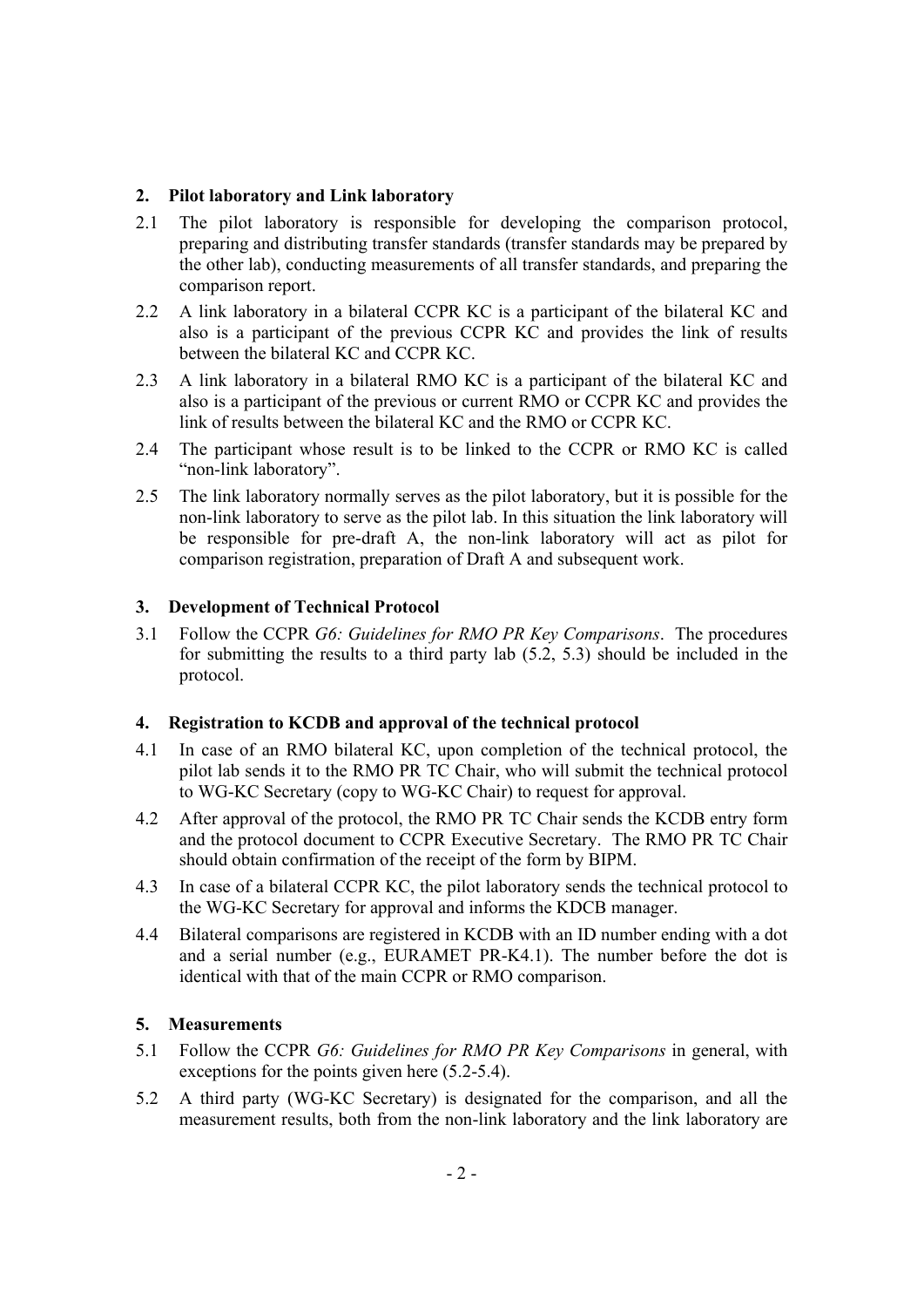submitted to the third party upon completion of each measurement, to ensure blindness of the comparison.

- 5.3 At completion of all measurements, the third party sends all the data received to the link laboratory, so that the link laboratory can start Pre-Draft A process.
- 5.4 The third party sends to both participants all the raw data received after Draft A is issued.

#### **6. Pre-Draft A process**

- 6.1 The link laboratory always takes responsibility for pre-draft A, even if the non-link laboratory is acting as pilot for other stages.
- 6.2 Sections 1, 2, and 3 of CCPR G2: *Guidelines for CCPR Comparison Report Preparation* shall be followed by the link laboratory, but simplified as below.
- 6.3 In the verification of results, the link laboratory sends the other participant's reported results (as received from the third party) to ask them to verify.
- 6.4 In the review of uncertainty budget, only the non-link laboratory's uncertainty budget is reviewed.
- 6.5 Relative data should be prepared by the link laboratory. In the review of Relative Data, the link laboratory prepares the Relative Data and sends to the other participant, and discusses any need for removing data of unstable artifacts, before the non-link laboratory has seen any absolute results.
- 6.6 If the non-link laboratory is acting as pilot, at the end of the pre-draft A stage, the link laboratory passes the results and the calculations of the pre-draft A phase to the pilot for the Draft A report preparation.

### **7. Preparation of Draft A** (for Key Comparisons)

- 7.1 After the Pre-Draft A processes are complete, the pilot laboratory prepares and distributes Draft A to both participants, which discloses the absolute results of the comparison. The Draft A should tabulate all the results as well as present them in graphical form as necessary. It is recommended that the pilot laboratory also distribute the data of the analyses in a spreadsheet file. The Draft A should be distributed within six months after completion of all the measurements of the comparison.
- 7.2 The results of the bilateral KC are linked to the results of the most recent CCPR KC of the same quantity. The unilateral Degree of Equivalence (DoE) of the nonlink laboratory should be calculated using all appropriate information available from the Key Comparison and Bilateral Comparison. The analysis process should be as simple as possible and transparent. In order to reduce the checking requirements it should follow, where possible, previously published approaches. An example approach is given in Appendix A.
- 7.3 Bilateral DoEs are not required.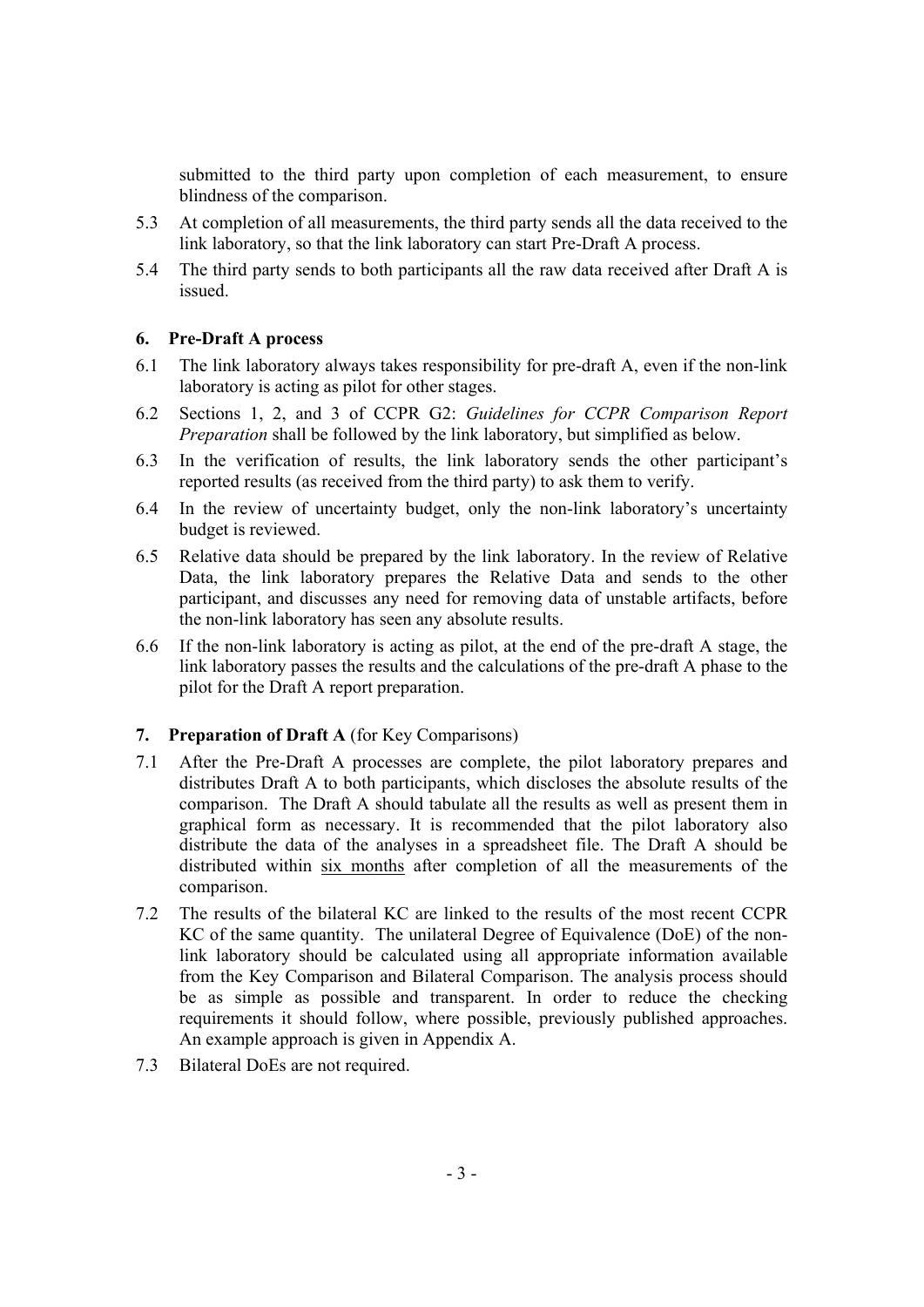# **8. Review of Draft A and preparation of Draft B**

 Follow the procedure given in CCPR G2: *Guidelines for CCPR Comparison Report Preparation.*

## **References**

1. CIPM MRA-D-05, *Measurement comparisons in the CIPM MR*A, Version 1.1 of December 2011.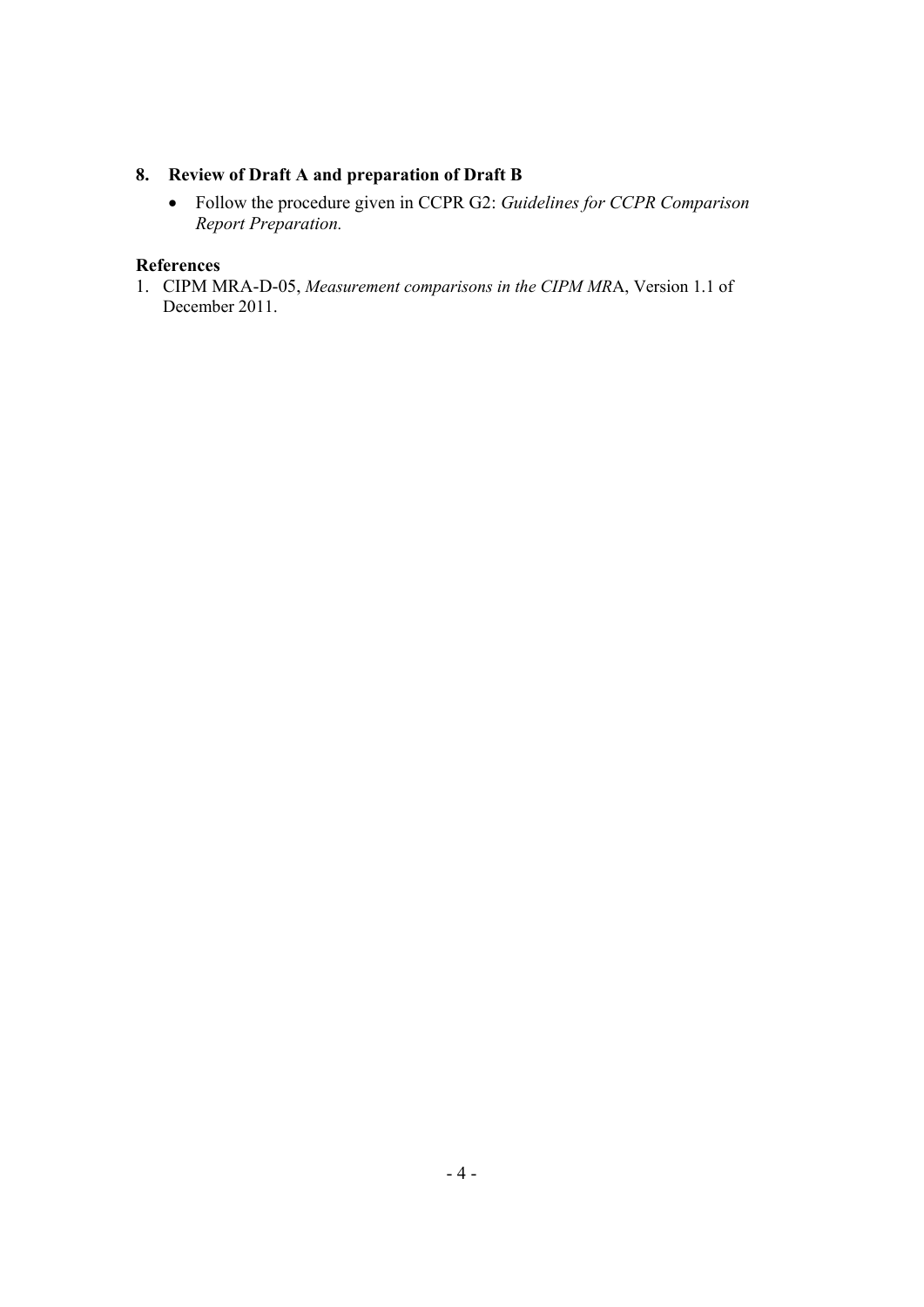### **Appendix A: An example analysis approach**

This example analysis is based on the work of Ojanen *et al* [1]. It assumes that a single artifact was measured during each comparison. When multiple artifacts are used, the 'effective single artifact' can be determined using a simple mean of different artifact values of  $(y_{\alpha} - y_i)$  in Equation (1) or a simple mean of different artifact values of  $(y_{\alpha}/y_{i}-1)$  in Equation (2). Here, subscript  $\alpha$  denotes the non-link laboratory, and subscript *i* denotes the link laboratory (*i* is the designation of the link laboratory as a participant in the CCPR KC to be linked). The uncertainty associated with this effective single artifact is given by the uncertainty declared by the participant for a single artifact. This ensures that the uncertainties associated with random effects are not reduced by taking a mean, depending on the number of measurements made by the participant – in this way the participants are treated more equitably.

The abbreviation KC represents here the CCPR Key Comparison that the bilateral comparison is linked to. The abbreviation BC represents the bilateral comparison.

It is important to understand whether the comparison model is based on absolute differences or relative differences. In an absolute-difference model:

- The KCRV has units of the key comparison quantity.
- All uncertainty components have the same units.
- The DoE of the BC participant will be the best estimate of the systematic offset of that participant's measurements. So if the participant measured the CCPR KC 'virtual artifact', this would be the offset in that participant's measured value from the KCRV in the same units.

In a relative-difference model:

- The KCRV is the value 1. It is the 'average' ratio of participant's measurements of the 'virtual artifact' to the KC value of the 'virtual artifact'.
- All uncertainty components are expressed relatively, in percentages.
- The DoE of the BC participant will be the best estimate of the systematic ratio (minus one) of that participant's measurements to the KCRV. So if the participant measured the CCPR KC 'virtual artifact', this would be the ratio of that participant's measured value and the KCRV minus one. It could be expressed as 'percentage error'.

The value component of the unilateral Degree of Equivalence (DoE) of the non-link laboratory  $\alpha$  is calculated from the unilateral DoE of the link laboratory *i* in the KC and the difference between the measurement results of the participants of the BC. Where multiple artifacts have been used, the average (simple mean) difference can be used instead. Where at least one participant has made two measurements, the two measurements should be averaged (simple mean).

For an absolute-difference model: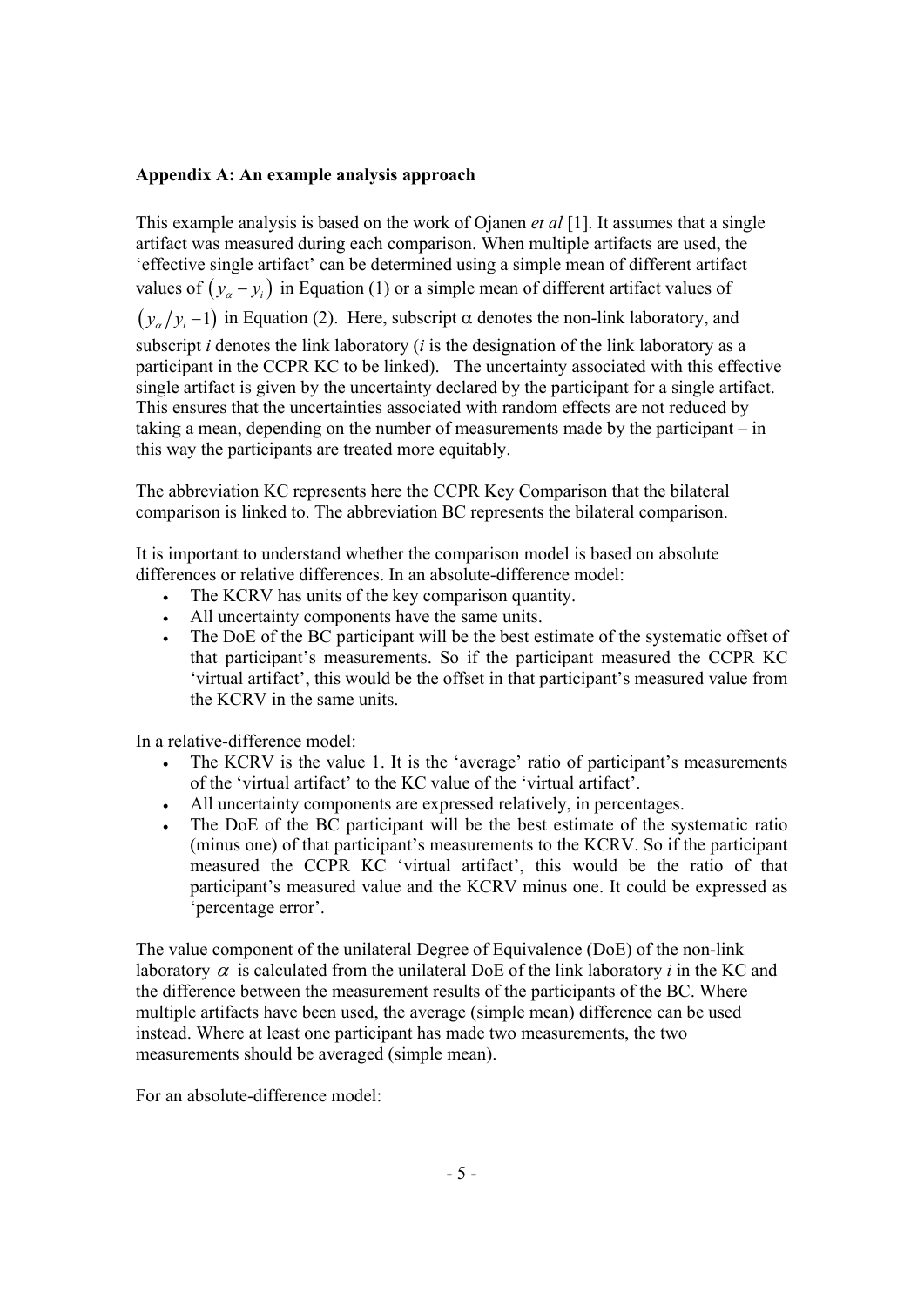$$
D_{\alpha(i)} = \underbrace{x_i - x_{\text{ref}}}_{D_i} + \underbrace{(y_{\alpha} - y_i)}_{\text{from average of}} \,,\tag{1}
$$

where

- $D_{\alpha(i)}$  is the unilateral DoE of the non-link laboratory  $\alpha$
- $D_i = x_i x_{ref}$  is the unilateral DoE for the link laboratory, calculated during the KC from the measurement result  $x_i$  and KCRV  $x_{\text{ref}}$ .
- $y_a y_i$  is the "average value" (of multiple artifacts) of the difference between the non-link laboratory's measurement result (or average of the non-link laboratory's measurements) and the link-laboratory's measurement result (or average result) for each artifact in the BC.

For a relative-difference model:

$$
D_{\alpha(i)} = \underbrace{x_i / x_{\text{ref}} - 1}_{D_i} + \underbrace{(y_{\alpha} / y_i - 1)}_{\text{from average of}}
$$
(2)

where

- $D_{\alpha(i)}$  is the unilateral DoE of the non-link laboratory  $\alpha$
- $\cdot$  *D<sub>i</sub>* =  $x_i/x_{\text{ref}} 1$  is the unilateral DoE for the link laboratory, calculated during the KC from the measurement result  $x_i$  and KCRV  $x_{ref}$ .
- $\cdot$  *y<sub>a</sub>*  $/y_i$  –1 is the "average value" (of multiple artifacts) of the ratio between the non-link laboratory's measurement result (or average of the non-link laboratory's measurements) and the link-laboratory's measurement result (or average result) for each artifact in the BC, subtracting unity to obtain a DoE.

The uncertainty component of the unilateral DoE is given as an expanded uncertainty

$$
U(D_{\alpha(i)}) = 2u(D_{\alpha(i)})\tag{3}
$$

where the standard uncertainty is calculated using

$$
u^{2}\left(D_{\alpha(i)}\right) = \underbrace{u_{\alpha}^{2}}_{\alpha \text{ declared under.}} + \underbrace{u^{2}\left(x_{\text{ref}}\right) + \left(1 - 2w_{i}\right)s_{\text{KC}}^{2}}_{\text{KC effects}} + \underbrace{u_{i,\text{r},\text{KC}}^{2} + u_{i,\text{st}}^{2} + u_{i,\text{r},\text{BC}}^{2}}_{i \text{ linking quality}} + \underbrace{s_{\text{BC}}^{2}}_{\text{BC effects}} \tag{4}
$$

There are four contributions in this uncertainty calculation. These are exactly the same for absolute-difference and relative-difference models except that for absolute-difference models the uncertainties are absolute uncertainties (expressed in the unit of the KC quantity) and for relative-difference models the uncertainties are relative uncertainties (expressed, for example, as a percentage).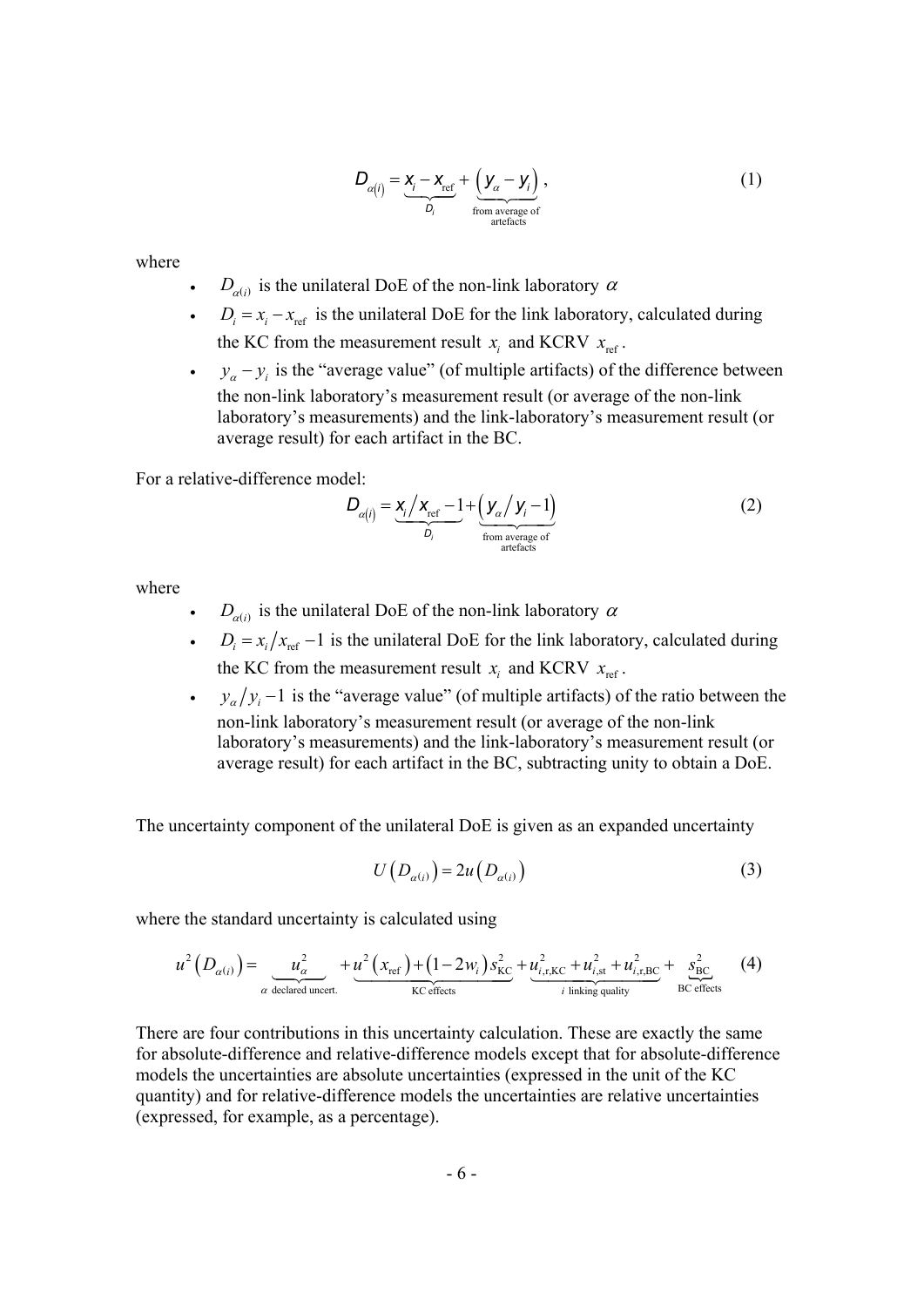### **Uncertainties associated with non-link laboratory measurement results**

 $u_{\alpha}$  is the declared total standard uncertainty of the non-link laboratory for a single artifact. This includes uncertainties due to both correlated and uncorrelated effects.

## **Key comparison effects**

- $u(x_{ref})$  is the standard uncertainty associated with the Key Comparison Reference Value. This value is available from the KC report.
- $s_{\text{KC}}$  is the transfer uncertainty for the KC. This may be an artifact instability factor calculated from known effects, or it may be the additional *s* term added during a Mandel-Paule approach in obtaining consistency of the KC results. In either case this term is available from the KC report. If it is not used in the KC report,  $s_{\text{KC}} = 0$ .
- The multiplier  $(1 2w_i)$  is calculated from the weight *w<sub>i</sub>* assigned to the linking laboratory's measurements in the calculation of the KCRV. This value is provided in the KC report; however, where it is not available, then  $w_i = 0$  will give a conservative estimate of the uncertainties.

## **Linking quality**

- This term considers the quality of the link provided by the link laboratory. It includes the standard uncertainty associated with uncorrelated effects (random uncertainty) of the link laboratory during the KC,  $u_{i,\text{r,KC}}$ ,
- the standard uncertainty associated with reproducibility of the link laboratory's scale between the KC and BC,  $u_{i,st}$ .
- the standard uncertainty associated with uncorrelated effects (random uncertainty) of the link laboratory during the BC,  $u_{i, \text{rec}}$

## **Bilateral comparison effects**

 This term considers uncertainties from the bilateral comparison. This includes the standard transfer uncertainty of the bilateral comparison,  $S_{BC}$ . The transfer uncertainty may come from known effects (e.g. known artifact instability), or from the similar term during the key comparison (to account for artifact instability that is not 'visible' in the BC). Alternatively it may be appropriate to consider  $s_{BC} = 0$ .

## **Further notes on linking quality for older KCs**

For some of the older KCs, the declared uncertainty associated with the link laboratory's measurements during the KC may not be available broken down into uncertainties associated with correlated (systematic) and uncorrelated (random) effects. In this case the term  $u_{i, {\rm rec}}$  is not readily available. Then its value during the KC may be estimated and/or the cases (a) and (b) below may be considered: